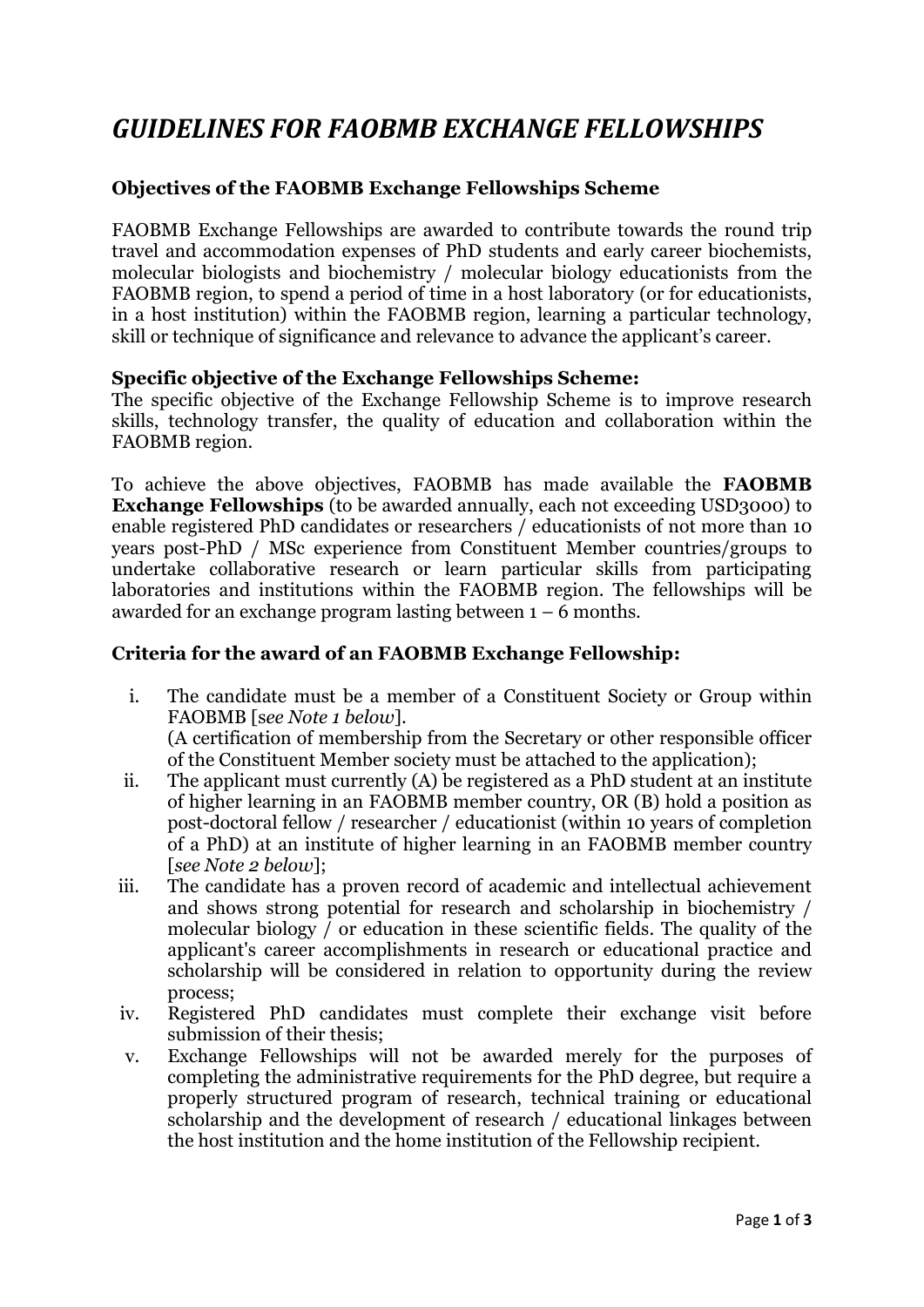- vi. For post-doctoral fellows / researchers / educationists, travel should commence within 4 months of the award being made. A fellowship cannot be used to supplement scientific visits or exchanges otherwise fully covered;
- vii. The candidate has submitted an application providing all requested information and documentation for the FAOBMB Exchange Fellowship. Applicants will need to:
	- provide a detailed activity plan and a comprehensive budget including incidental expenses for the period of the Fellowship, as well as details of other sources of support whether awarded or applied for;
	- provide a letter of support from the Head of the home institution/department of the applicant, indicating what the home institute's contribution, if any, will be towards the overall budget;
	- provide evidence of acceptance from the host institute of the program of research / education-related activities and details on supervision. This evidence should also indicate what the host institute's contribution will be towards the local expenses;
	- demonstrate the relevance and significance of the particular skill/technique or innovative educational practice to be acquired in the host laboratory or institution;
	- provide a short curriculum vitae with a list of publications.
- viii. The FAOBMB Exchange Fellowships will not be awarded to candidates who have previously received an FAOBMB Exchange Fellowship.

# **Reports for FAOBMB Exchange Fellowships**

Awardees of the Exchange Fellowship are requested to submit a report suitable for publicity to be provided to the Secretary General within one month of the conclusion of the exchange visit.

**Note 1: Constituent Members of FAOBMB** (as of January 2022) are the national societies and groups of biochemists and molecular biologists from the following countries or regions in the Asia and Oceania region: Australia, Bangladesh, China, Hong Kong, India, Indonesia, Iran, Japan, Korea, Malaysia, Myanmar, Nepal, New Zealand, Pakistan, Philippines, Singapore, Sri Lanka, Taipei China, Thailand and Vietnam.

**Note 2:** An application from a person not holding a PhD degree but holding an MSc degree may be considered if the person (i) has an outstanding research record OR (ii) is an educationist and his/her academic or professional position does not require a PhD degree.

## **Administration of the FAOBMB Exchange Fellowship Scheme**

• The award shall be administered by the FAOBMB Fellowships Committee. Selection of the successful applicants will be the responsibility of the FAOBMB [Fellowships Committee](http://faobmb.com/fellowships/faobmb-fellowships-committee/) [and in the case of educationist applicants the [FAOBMB Education Committee\]](http://faobmb.com/education-and-training/faobmb-education-committee/), after a proper evaluation of the completed application forms in accordance with the criteria outlined above, for final approval by Council.